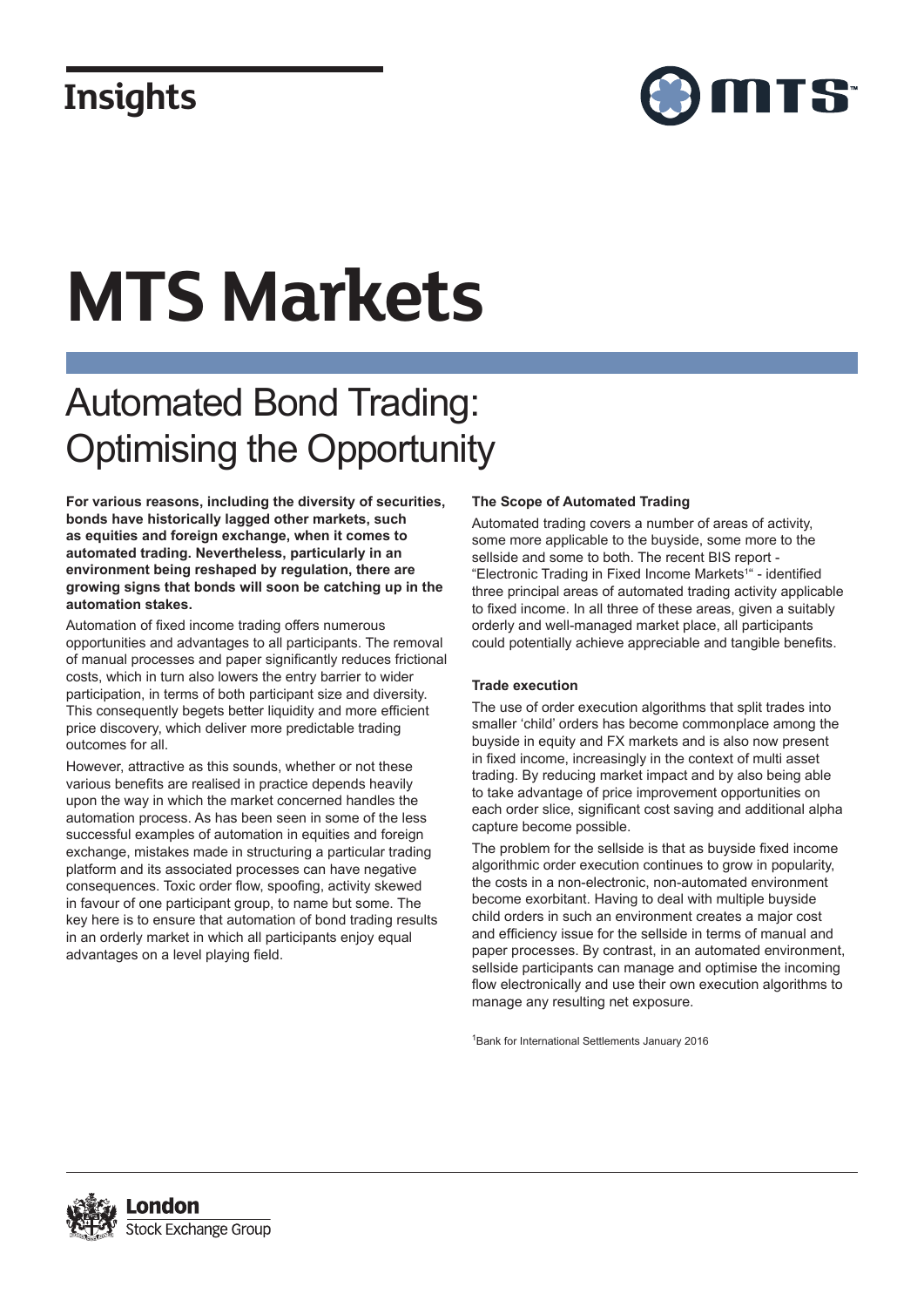### **Insights**

However, much depends upon the availability of a suitable electronic trading environment to facilitate this process flow. The ideal is for the sellside to have access to a carefully managed, regulatorily compliant, electronic trading platform that incorporates sellside and buyside environments. On the one hand, this allows the sellside to interact efficiently with buyside order flow, so costs are kept to the minimum and the buyside trading experience is optimised. On the other, sellside participants can facilitate buyside business secure in the knowledge that they can also count on an orderly interdealer market that offers similar certainty of execution. They can then deploy their own execution algorithms in this interdealer market to lay off risk in the most efficient manner possible. "This ideal combination is precisely what MTS delivers by catering for both the buyside and sellside," says Fabrizio Cazzulini , Head of MTS Technology.

However, the successful development of both buyside and sellside execution algorithms obviously depends upon the availability of historical data. Furthermore, such data needs to be available for a substantive date range and of course be clean if it is to facilitate the building and realistic testing of algorithms. "MTS addresses this need by providing tick by tick data for the past five years," says Simon Linwood, Head of Credit Markets and Data at MTS. "This includes more than 30 billion individual price points representing more than EUR12 trillion of single counted executed volume."

### **Market making**

Regulation has had a major impact on fixed income market making. For instance, it is now no longer permissible to cross-subsidise market making with other activities, such as proprietary trading, so market making now has to operate profitably as a business in its own right. This, coupled with the capital cost of maintaining inventory, has already caused some banks to switch to an agency only business model and/ or turn away certain buyside clients.

Automated trading has the potential to reverse this situation. The cost of technology with which to access suitable electronic fixed income venues has fallen, so Tier 2 banks now have a real opportunity to participate and service their buyside clients directly. Buyside clients that might have become non-viable, may again become viable due to lower frictional costs and a reduced need to maintain capitalintensive inventory. Platforms such as MTS BondVision exemplify this opportunity.

However, for this automated business model to work successfully, banks also need to have access to suitable electronic platforms offering orderly markets that will allow them to lay off any exposures resulting from buyside business with certainty. And (as with algorithmic execution) a source of clean and reliable historical data is also needed to facilitate building and realistic testing of market making strategies.

Finally, there is the need for any trading platform to be able to deliver the type of information required for regulatory compliance automatically - for instance, best execution and transaction cost analysis.

The need for this combination of market making facilities is becoming increasingly apparent. Market making in fixed income has been steadily moving away from being a manual to an automated activity for some time now. This is clearly reflected in the migration of personnel with automated market making expertise in FX and equities into fixed income to handle large volume vanilla activity. This automation of less challenging flow improves efficiency by freeing up human traders to focus on instruments/situations that are more demanding from a market making perspective.

However, achieving this desirable situation depends on not just the right trading venue, but also on the quality of real time data the associated platform can deliver. "One of the most crucial elements in the successful automation of hedging activity is having access to the most granular and timely data," says Simon Linwood. "For this reason, we worked intensively with members of our MTS Cash market to create MTS Live, which was launched in 2012 and has now been adopted by several leading market makers. The service provides real-time un-aggregated order book depth, displaying every price and order with microsecond time stamps."

Banks making markets in fixed income securities can benefit from significant additional efficiencies if they have access to a platform that can provide both interdealer and dealerto-client markets. The technological and cost barriers are lower, particularly if the platform supports industry standards, such as FIX, for both markets. Banks can thus connect a broad range of tools that automate the trading and hedging processes, as well as downstream and upstream activities such as managing positions and trading activity with clients.

Although a suitable platform is essential to facilitate profitable market making, so too are tools that deliver certainty of execution and price. In the interdealer MTS Cash market MTS offers a MidPrice facility, which enables participants to leverage automation and take advantage of narrow spreads by trading on the median average of the bid and offer rates for a wide range of fixed income securities. This means that buyside business can be transacted in the certain knowledge that any resulting risk exposure can be reliably and quickly hedged.

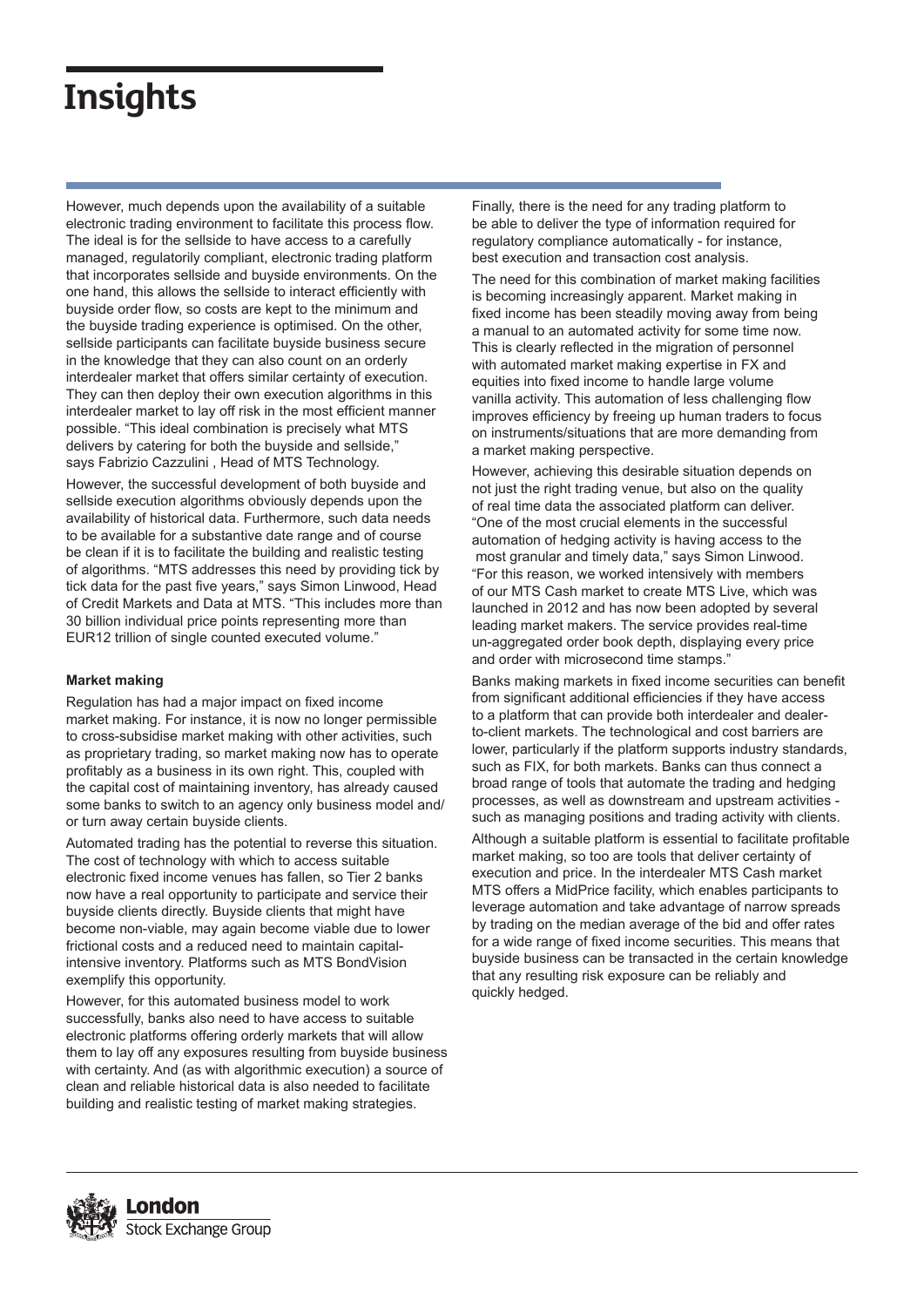### **Insights**

### **Directional, relative value and arbitrage strategies**

The buyside business of capturing fixed income alpha has recently undergone a fundamental change. In the past, some of the largest asset managers automatically benefited from price improvement, as their banks were prepared to offer advantageous pricing through cross-subsidy. However, activities such as crossing the spread to oblige a major client are no longer possible as they are forbidden by regulation. In addition, as buyside firms' trading strategies become more sophisticated (e.g. multi asset trading), their need for trade automation becomes ever more pressing.

This combination of buyside needs and changes driven by regulation has seen some banks completely withdrawing from acting as principal and only being prepared to act on an agency basis. Some buyside clients - who have become accustomed to banks taking the execution risks by acting as principal - are uncomfortable with this, as they are unwilling to assume this risk themselves.

Elsewhere, some of the largest buyside firms have responded to this change by looking for ways to trade directly amongst themselves. However, this isn't a straightforward matter because of the interconnectivity needed, though some peer-to-peer fixed income venues have already emerged. Another response from some trading venues has been to allow a mixture of buyside and sellside participants in a single combined environment on a relatively unmanaged basis<sup>2</sup>. However, in some cases this has resulted in a sharp decline in average trade and quote sizes, top of book quote sizes and quote lifetimes.

A carefully managed electronic environment, that incorporates both sellside and buyside activity in a precisely controlled fashion, addresses these potential issues. Access to liquidity for the larger asset managers would be improved, while still leaving the door open to price improvement. By the same token, smaller asset managers would enjoy a relatively low cost of entry in terms of technology. In both cases, strategic flexibility for the development of more sophisticated multi asset strategies would be enhanced.

### **Conclusion**

The fixed income market currently has several pressing needs that automated trading, combined with the right electronic venue, could address. Certainty of execution and reduced costs for both buyside and sellside are clearly major priorities. In particular, regulatory changes have substantially increased the capital costs to the sellside of holding inventory. Automation adds value in the general sense here, but also in more specific ways, such as enabling mid tier dealers to participate fully and by doing so fill any gaps in coverage for the buyside.

Satisfying these needs also brings wider benefits to the market as whole. Broader participation, plus the opportunity to transact more business in a predictable manner, will also enhance overall liquidity - both in terms of immediate sellside to buyside opportunities and by facilitating a wider range of trading strategies. Nevertheless, the key requirement to ensure all this becomes a reality is a trading platform that can offer the right combination of markets, tools and data.

2 Bank for International Settlements January 2016

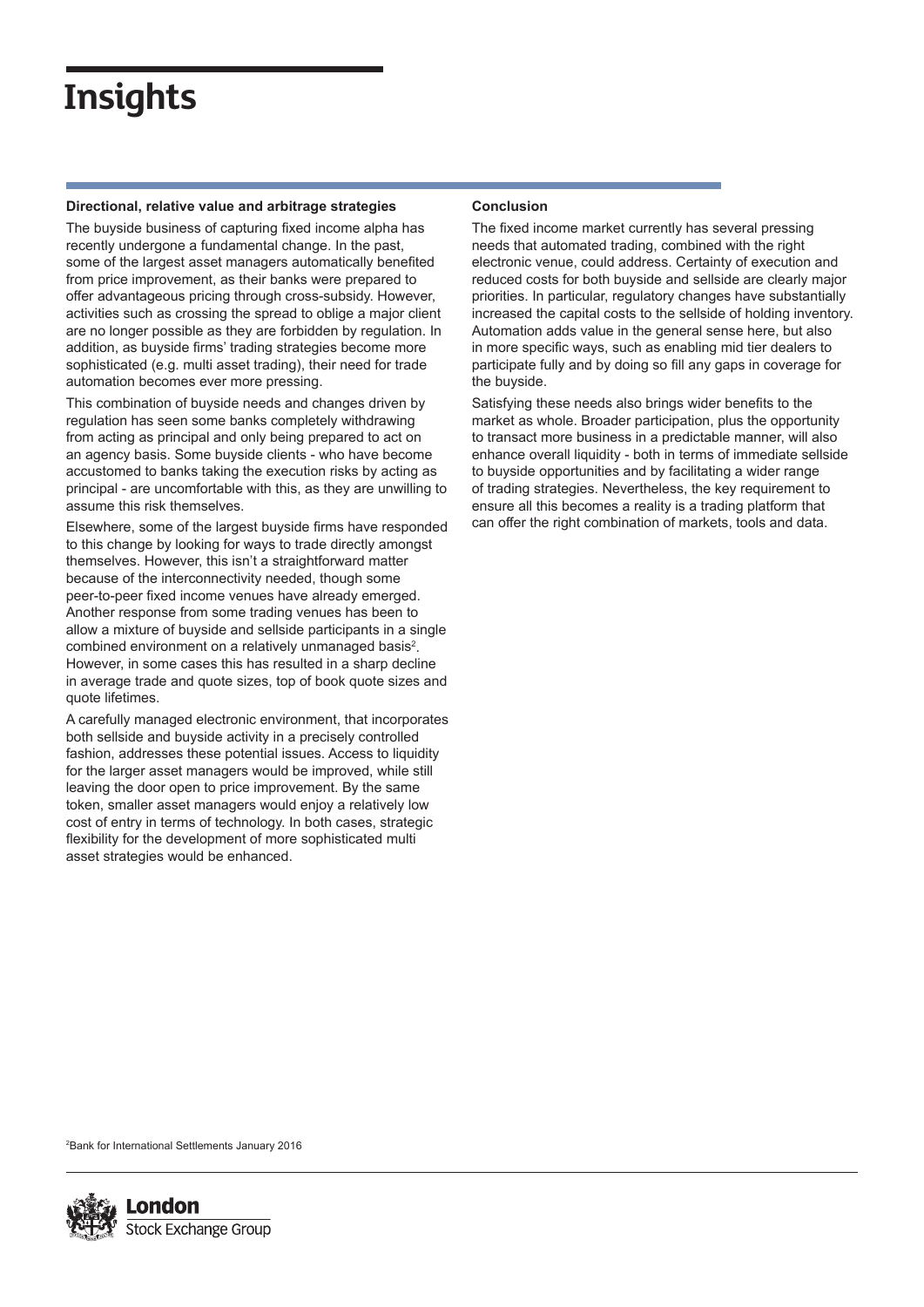



**Andy Webb, Writer** Andy Webb has been writing about a broad range of topics relating to financial markets for more than twenty years. He also provides consulting services to hedge funds,

prop desks and CTAs on systematic and automated alpha models including programming those models in specialist environments.

#### **Regular writing subject areas include:**

- Automated and algorithmic trading
- Back office and investment services
- Derivatives
- Financial modelling, including technical analysis and statistical arbitrage
- Financial technology
- Hedge funds, conventional funds and CTAs
- High net worth and private banking investments
- Treasury, trade finance and transaction banking



**Simon Linwood Head of Credit Markets and Data** Simon Linwood joined MTS in 2012 and is responsible for European credit trading across all MTS markets and is also

the head of MTS Data. Based in London, Simon is responsible for revenue, product development and strategy for MTS Credit and MTS Data.

Simon has over 16 years experience in capital markets and financial services having started his career at JP Morgan in 1998 on the London repo desk and then moving to Credit Suisse where he worked on the Debt Capital Markets Syndicate desk for Supranational, Sovereign and Agency new issues. More recently, Simon was a one of the first employees at CapitalStructure, a start-up newswire company covering the European High Yield and Leveraged Loan markets.

Simon holds a degree in Business Administration from University of East London.